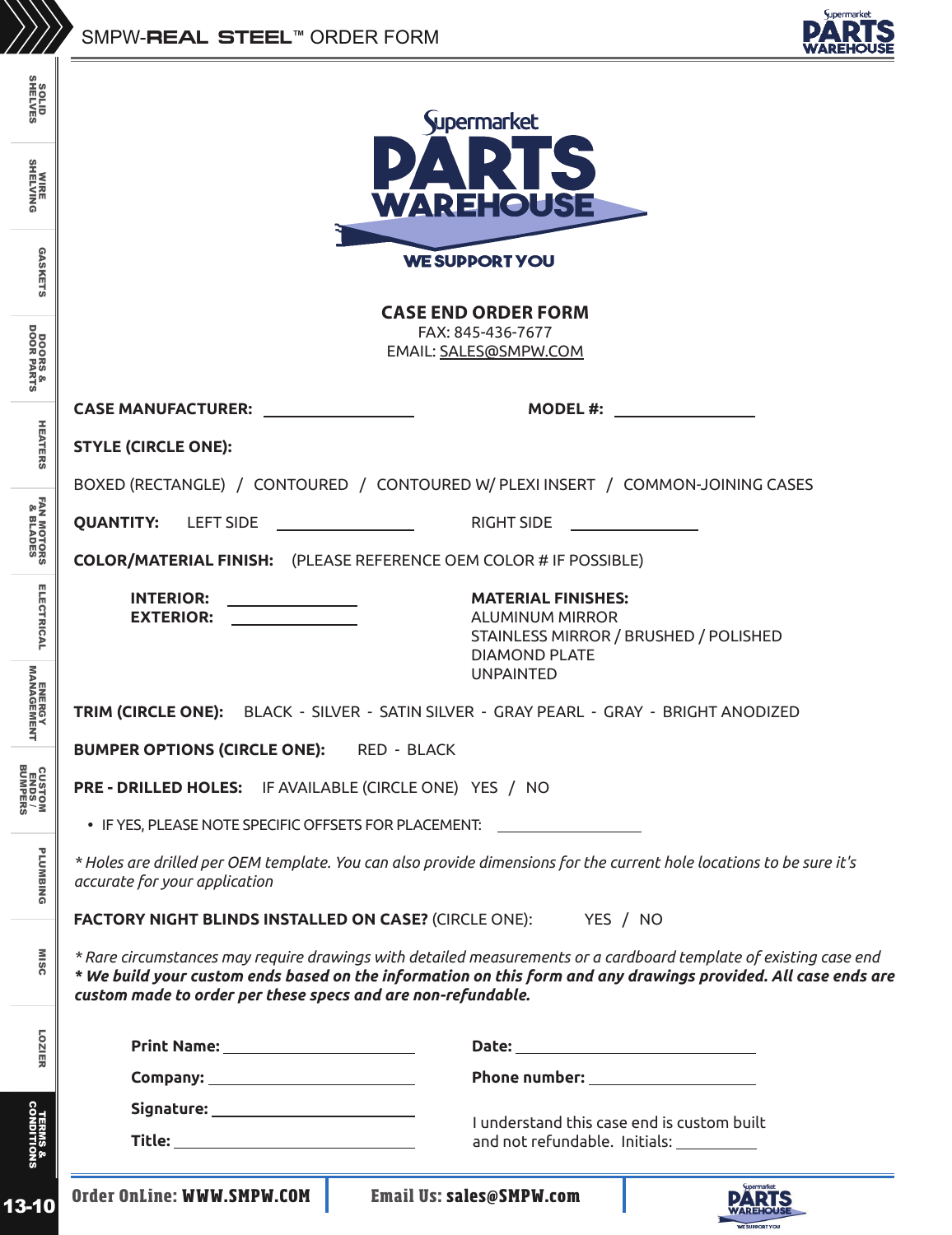



**CASE END ORDER FORM**  FAX: 845-436-7677 EMAIL: SALES@SMPW.COM

**CASE MANUFACTURER:** \_\_\_\_\_\_\_\_\_\_\_\_\_\_ **MODEL#:** \_\_\_\_\_\_\_\_\_\_\_\_\_ *HUSSMANN* **STYLE (CIRCLE ONE):**

BOXED(RECTANGLE) / CONTOURED / CONTOURED W/ PLEXI INSERT/ COMMON -JOINING CASES **QUANTITY:** LEFT SIDE \_\_\_\_\_\_\_1 \_\_\_\_\_\_\_ RIGHT SIDE \_\_\_\_\_<u>1</u> \_\_\_\_\_\_ **COLOR/MATERIAL FINISH:** (PLEASE REFERENCE OEM COLOR# IF POSSIBLE)

**INTERIOR:** \_\_\_\_\_\_\_\_\_\_\_\_\_ **MATERIAL FINISHES:** *WHITE* **EXTERIOR:**  $\overline{Black}$  aluminum mirror

*RLN-4*

STAIN LESS MIRROR/BRUSH ED/POLISHED DIAMOND PLATE UNPAINTED

**TRIM (CIRCLE ONE):** BLACK SILVER - SATIN SILVER - GRAY PEARL - GRAY - BRIGHT ANODIZED **BUMPER OPTIONS (CIRCLE ONE): RED (BLACK) PRE-DRILLED HOLES:** IF AVAILABLE (CIRCLE ONE) YES / NO

> **•** IF YES, PLEASE NOTE SPECIFIC OFFSETS FOR PLACEMENT: \_\_\_\_\_\_\_\_\_\_\_\_\_ *6"*

*\* Holes are drilled per OEM template. You can also provide dimensions for the current hole locations to be sure it's accurate for your application*

**FACTORY NIGHT BLINDS INSTALLED ON CASE?** (CIRCLE ONE): YES / NO

*\* Rare circumstances may require drawings with detailed measurements or a cardboard template of existing case end*

SOLID<br>SHELVES SHELVES

TERMS & CONDITIONS

**TERMS &<br>CONDITIONS** 



**VISA**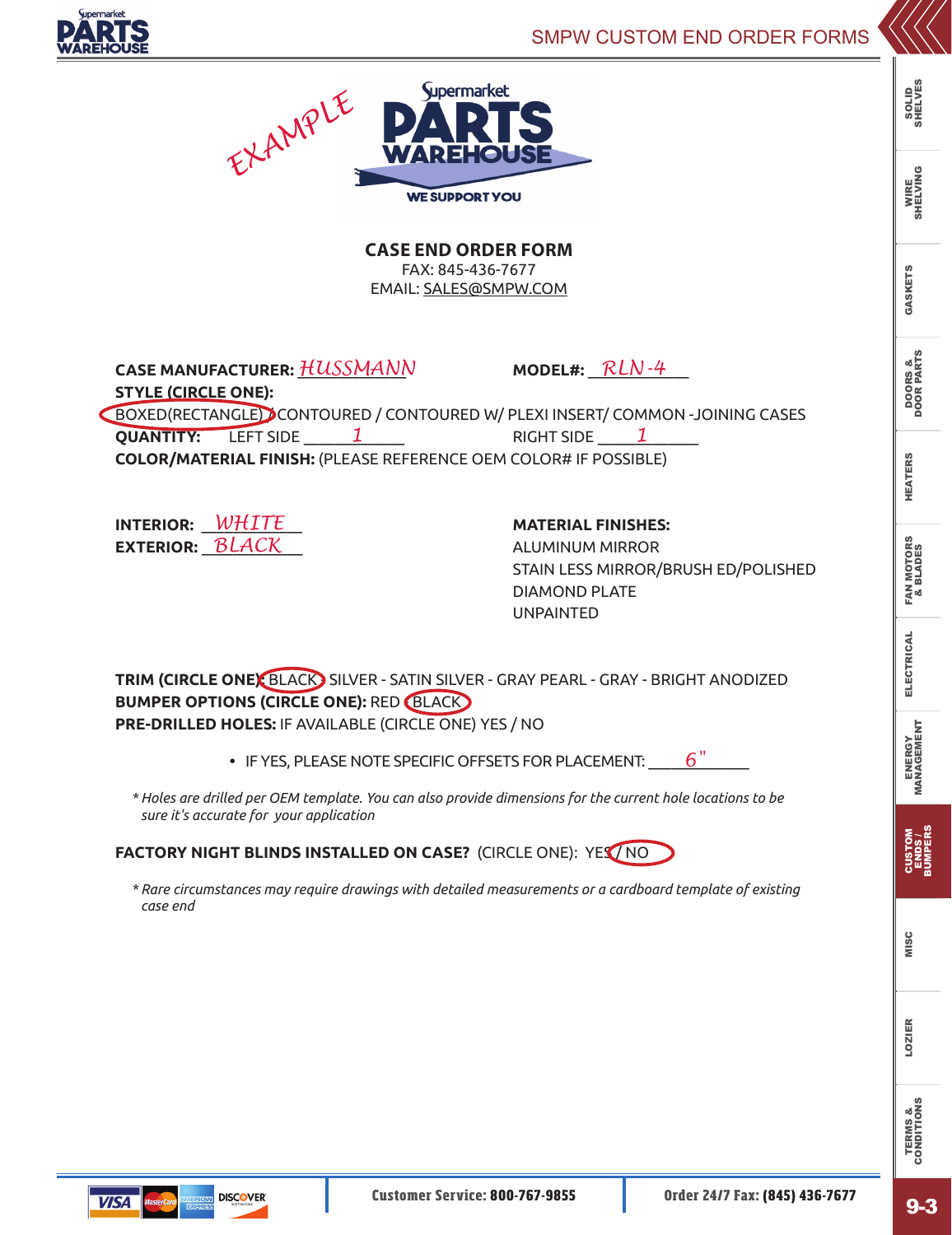

## **SMPW CUSTOM CASE ENDS BUILT TO ORDER**

Tired of paying OEM prices and dealing with 6 week lead times for ends?

We have a solution for you! Smpw has been making the highest quality case ends for years. We not only have templates for hundreds of case models in use today, but we build almost anything from a drawing or template\* in the rare instance we don't have a template in-house for what you need. Please give us a call for price and availability for your ends today! **Toll free 800-767-9855.**

- **•** While we have hundreds of templates in house, just give us the model # and specifications of your ends, and we'll do the rest. We would appreciate if you would please follow the guide on the following page. We can make your ends exactly as you want them if you let us know exactly what you need in a clear manner. In some cases we do ask for a cardboard template as these are custom built.
- **•** Dairy cases, door cases, meat cases, service cases, you name it, we can do it!
- **•** Solid core or Styrofoam core ends available built to OEM specs (we know what you need from the model #)
- **•** We can match almost any OEM paint color
- Unpainted finishes available: aluminum mirror, stainless steel mirror (additional charges may apply)
- **•** End trim types available include standard satin silver, bright anodized silver, black, gray, or pearl gray
- **•** Boxed (rectangle) or contoured ends
- **•** Common ends

SOLID<br>SHELVES SHELVES

WIRE<br>SHELVING SHELVING

GASKETS

**GASKETS** 

DOORS &<br>DOOR PARTS DOORS & DOOR PARTS

HEATERS

**HEATERS** 

**FAN MOTORS**<br>8. BLADES FAN MOTORS & BLADES

ELECTRICAL

ELECTRICAL

**ENERGY<br>MANAGEMENT** ENERGY MANAGEMENT

CUSTOM ENDS / BUMPERS

LOZIER MISC

LOZIER

**MISC** 

- **•** Holes pre-drilled for mounting on OEM cases available on most case ends
- **•** Smpw requires a hard copy purchase order for all case ends orders, please go on line to fill out a convenient order form and follow the next page for a guide to how to properly order. Give us as much information as you can to describe exactly what you want.
- **•** Complete case model #
- **•** When looking at the front of the case, lh, rh, or a pair
- Interior color or finish
- Exterior color or finish
- **•** Trim type: Standard Satin Silver, Bright Anodized Silver, Black, Gray or Pearl Gray
- **•** Must specify boxed (rectangle) or contoured end
- **•** Must specify if we should pre-drill the holes for mounting (when available)
- **•** Custom requests are always available on end panels. Please ask your customer service representative at time of quote.

**Smpw case ends are of the highest quality, and we guarantee we can save you time, and most importantly, money, so give us a call!**

\* Plexiglass partitions are available, for an additional charge, for contoured end panels. Please request pricing if interested.